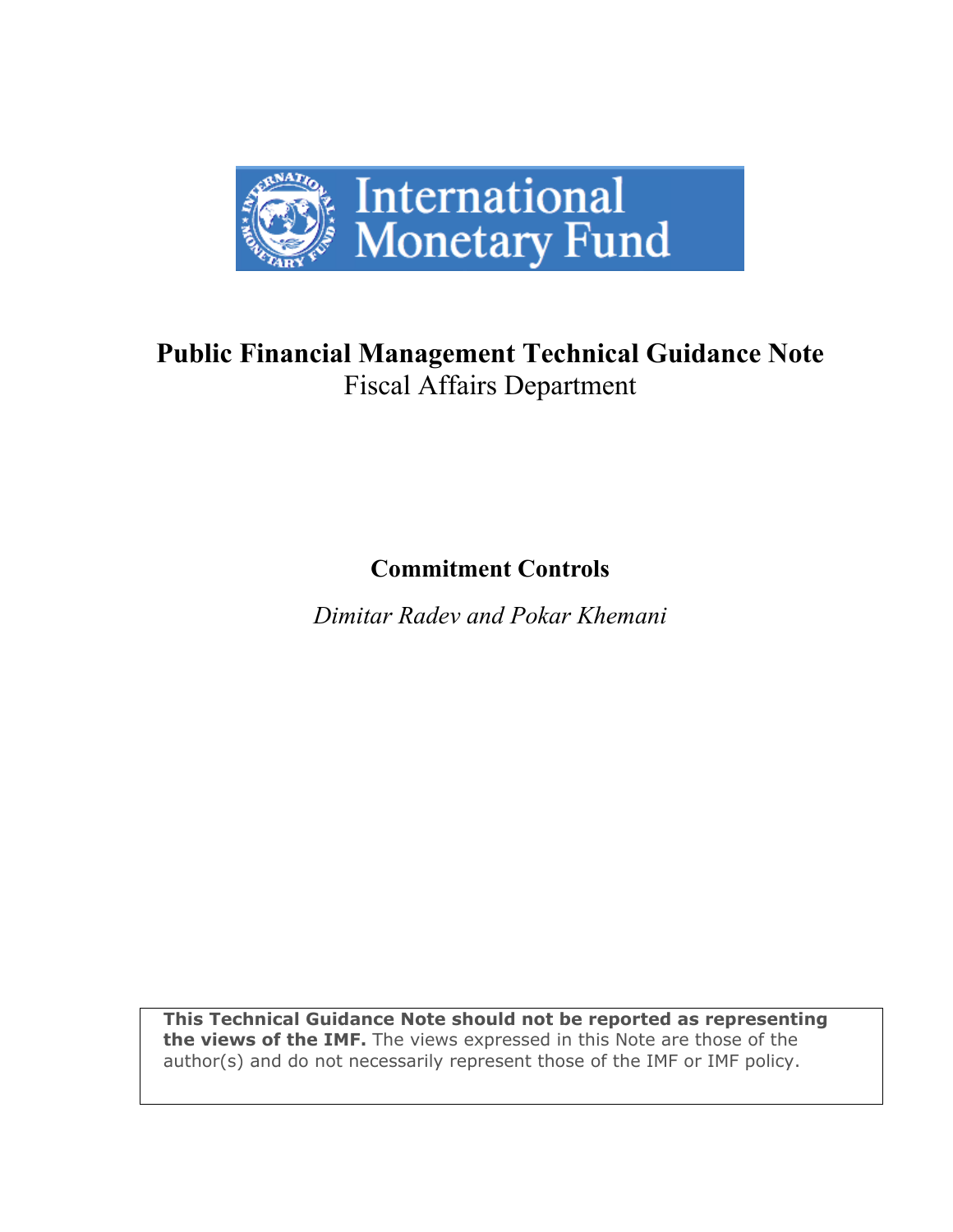

## **PFM Technical Guidelines Note No. 3**

#### **Commitment Controls**

Prepared by Dimitar Radev and Pokar Khemani

October 2007

## **I. INTRODUCTION**

#### **This note addresses the following main issues:**

What are the objectives of commitment controls?

What are the preconditions for successful implementation of commitment controls?

What are the main institutional forms and operational arrangements of commitment controls?

What are the implications for the IMF operational work and technical assistance?

The three major objectives of a public financial management system (PFM) are: fiscal discipline **(expenditure control)**; allocation of resources consistent with policy priorities **(strategic allocation of resources)**; and prudent management of the government's financial resources **(economy, efficiency, and effectiveness)**. These three objectives are complementary and interdependent, though in many developing countries fiscal discipline, in many ways, is first and foremost, and any efforts at addressing the other two objectives come next.

Expenditure control is an essential element of fiscal discipline. For control purposes, the literature distinguishes four main phases of expenditure cycle: (i) authorization or allocation of appropriations to spending agencies; (ii) commitment-incurring a future obligation to pay; (iii) verification—acquisition and verification of goods and services; and (iv) payments. There are specific forms of control during the different stages of the budget execution process. The current paper focuses on expenditure control at the commitment stage.

The focus on commitment controls is justified on the grounds of their important role in developing an expenditure control framework, as well as controlling the accumulation of payment arrears. Arrears have been an issue in a significant number of Fund-supported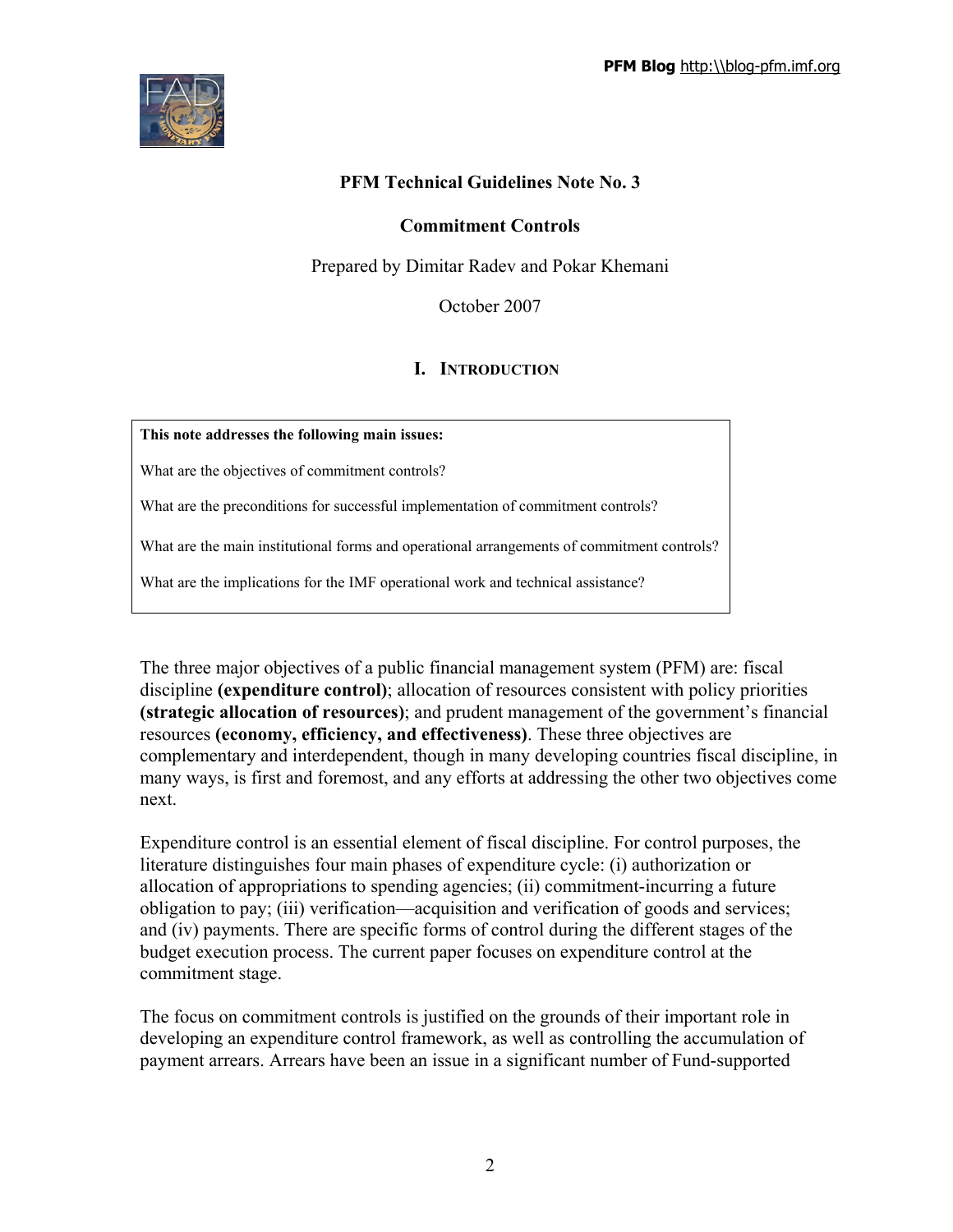

1

programs. 1 The arrears typically arise from a breakdown of normal financial controls and threaten to undercut fiscal programs.

Commitment control reforms should not be designed and pursued in isolation from reforms in other areas of PFM. For example, the preparation of a realistic budget is a prerequisite for effective commitment controls. Thus, commitment control reform needs to be part of a comprehensive and coherent approach to strengthening PFM in many areas.

The rest of this paper considers the following issues:

- definition and objectives of commitment controls;
- preconditions for successful implementation of commitment controls;
- institutional design of commitment controls; and
- implications for the IMF operational work and technical assistance.

## **II. DEFINITION AND OBJECTIVES OF COMMITMENT CONTROL**

## **A. Definition**

Commitment means an obligation to effect a future payment subject to the fulfillment of certain conditions (contractual or otherwise). There are two main types of commitments: (i) specific commitments; and (ii) continuing/running commitments.

Specific commitments are those that will require a single payment or a definitive series of payments over a determinate period of time. These include contracts for goods and services, or any similar arrangement, and occur when a formal action is taken by a line ministry, such as placing an order for supply of goods and services, issuing a local purchase order or awarding a contract.

Continuing commitments are those that will require a series of payments or settlement actions over an indeterminate period of time, and might not involve a specific contract. These include wages, utilities, scholarships, entitlement payments, and other similar arrangements.

<sup>&</sup>lt;sup>1</sup> Nearly one-half of all countries with programs in effect during 1993–99 had a performance criteria (PC) on arrears at some point during the period. Compliance with PCs on arrears has been lower than on the more traditional quantitative fiscal PCs.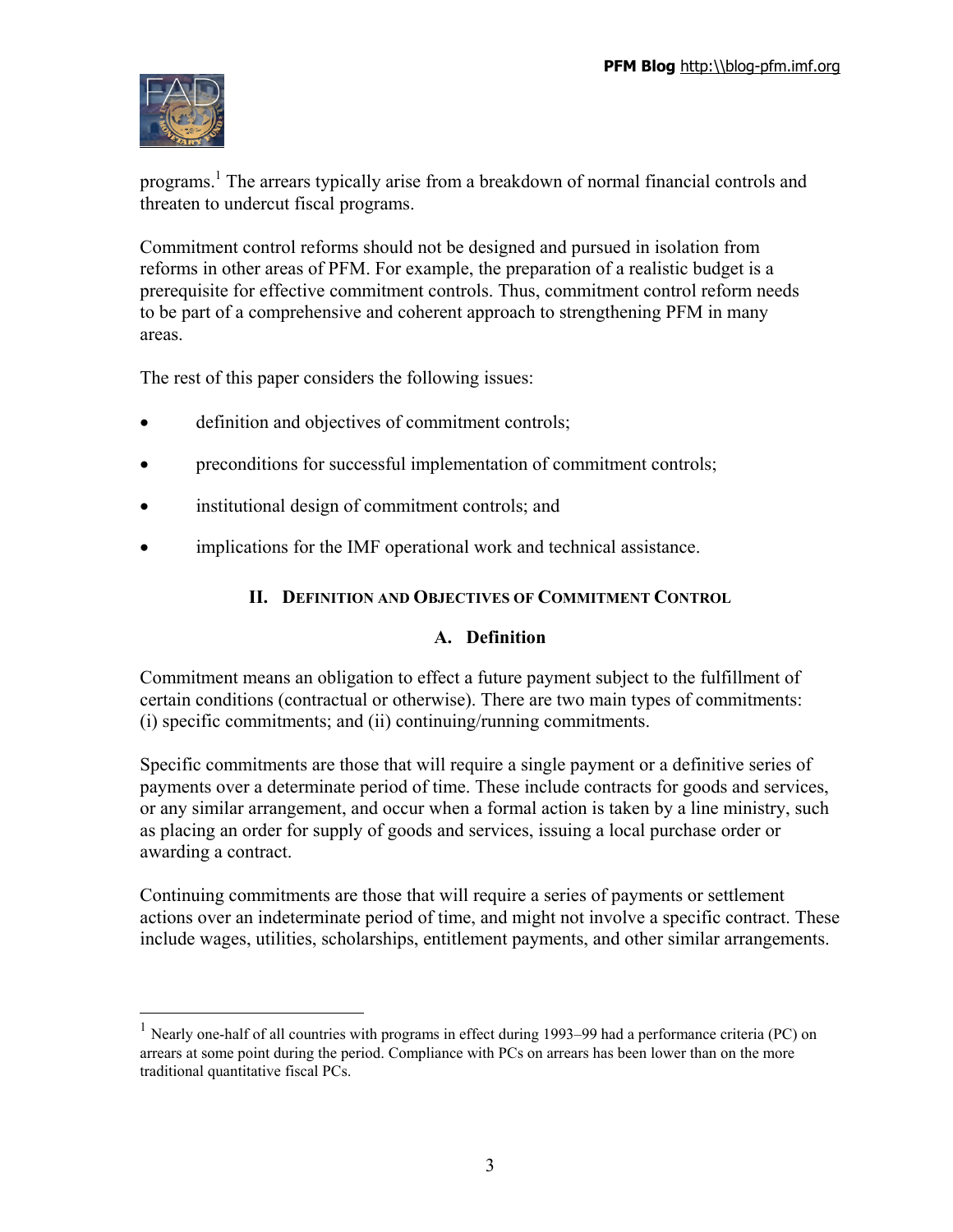

A standard approach to defining commitments by economic category of expenditure and cash requirements for payments is presented in Box 1.

# **Box 1. Commitment and Cash Requirements for Payments**

**Salaries, wages, and allowances.** The need to pay salaries, wages, and allowances arises from an implicit or formal agreement between the employer and an employee, according to conditions laid down in various acts and regulations at any point in time, the ministry of finance (MoF) (and each line ministry accountant) should know, with a fair degree of accuracy, what the salary bill will be into the foreseeable future. Because of the stability, predictability, and regularity of these types of payment, the cash flow is often deemed to occur monthly at the same time as the line ministry's monthly commitment (e.g., from a payroll management system).

**Subsistence and travel payments.** Commitments usually occur in this category when an approval is signed for travel to be undertaken by an officer. From past records it should be possible to establish when travel normally occurs, when approvals are given, and when the invoices to be paid are received (i.e., how long after the commitment). Past records will show the normal time gaps between each phase—approval/commitment, actual travel, and cash payment.

**Other recurrent costs.** This category contains a variety of items, some where expenditures might be expected to occur simultaneously with commitment, and others where actual expenditures take place some time after the placing of a requisition or order. However, likely expenditures on most of the items are predictable, including post and telephone services, water, light and sanitary changes, printing and stationery, etc. The key is to examine each line item and determine the amount and its pattern of payment.

**Grants/transfers.** Commitments to pay grants and transfers will be known based on the program developed at the beginning of the year, influenced by law, regulation, and/or policy.

**Financing.** The profile of debt services and loan receipts and repayments should be readily identifiable from the debt database or corresponding loan agreements.

**Furniture, fixtures, and minor capital equipment.** Cash payments will normally occur considerably later than the commitment, which will generally occur when a local purchase order or other form of contact is awarded.

**Capital projects.** This category is probably the most difficult to forecast in terms of both commitments and the associated cash payments. However, most projects are the result of contracts placed, so payment details should (broadly) be known when the contract is signed. The commitment can be for a long period of time (probably more than one year) and expenditure flows tend to be "lumpy." Delays can occur in construction and delivery, so updated forecasts on the progress of work and requirement of funds are needed regularly for these projects.

# **B. Objectives**

Commitment is the critical stage of the expenditure process. Controlling commitment is essential for controlling expenditure. The key objective of commitment control is to manage the initial incurrence of obligations, rather than the subsequent cash payments, in order to enforce expenditure ceilings and avoid expenditure arrears (the issue of payment arrears is briefly explained in Box 2). To this end, the commitment control system imposes limits on commitments. The limits on commitments can be based on budget appropriations or on cash plans. Ideally, commitments should be regulated by annual budget appropriations. However,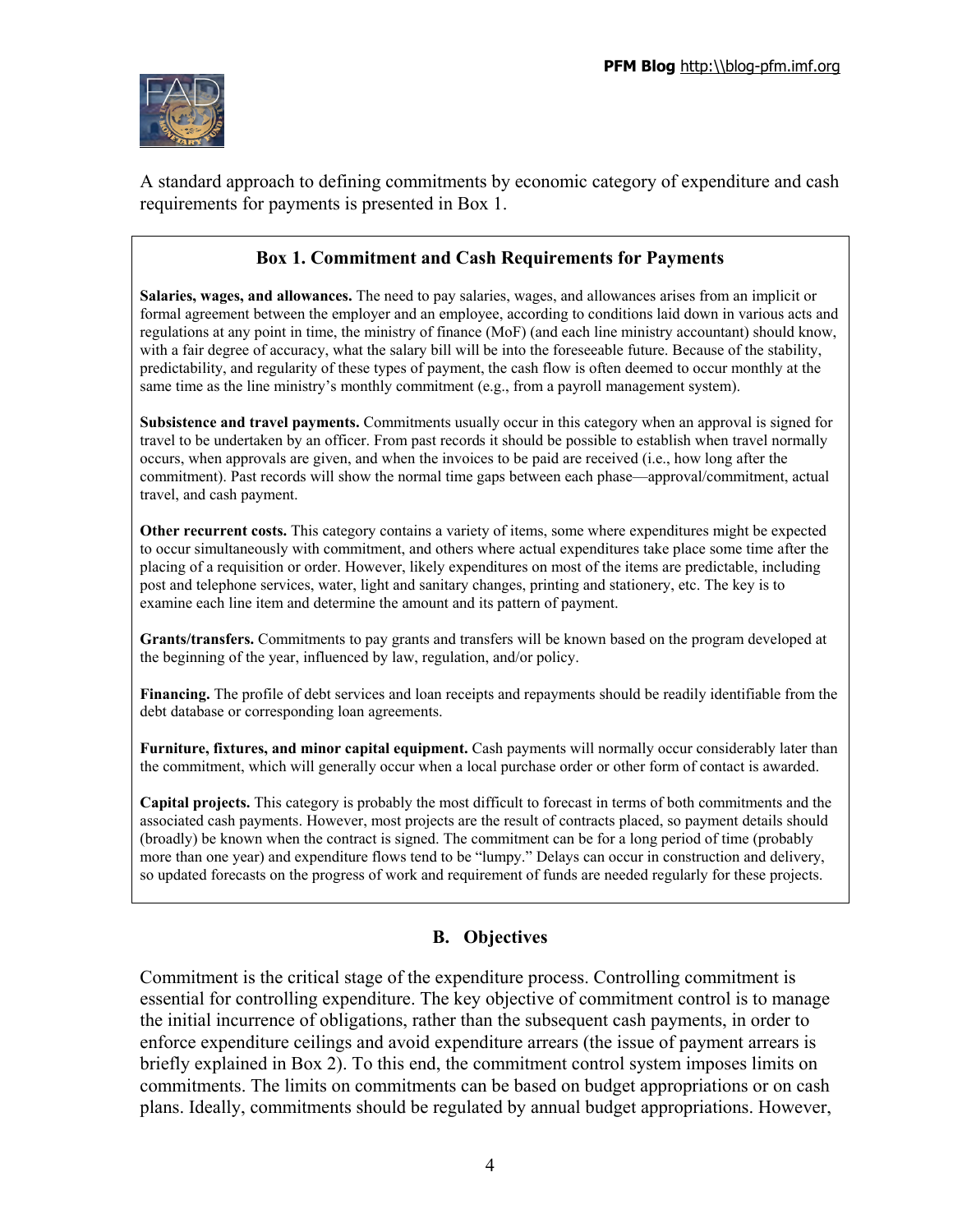

this approach could prove to be insufficient in preventing the incurrence of arrears in case of overall revenue shortfalls. Commitment controls based on expenditure ceilings or cash limits reconciles the availability of resources with commitments, thus ensuring that spending units enter only into contracts or other arrangements for which sufficient unencumbered balances

#### **Box 2. Payment Arrears - definition and reasons**

Arrears can be defined as outstanding payment obligations that the government has failed to discharge in a reasonable period of time. They can arise on any expenditure item, including wages, debt service, transfers, and goods and services. Arrears may occur for any of a number of different reasons, including:

- **Poor Budget preparation**: Unrealistic budgets overstate revenue and financing so that there is insufficient funding to carry out planned expenditures. Line ministries may thus commit expenditure within budget appropriations, even though there is no cash to discharge all expenditure commitments.
- **Poor Budget Execution**: Problems in this area include poor monitoring and control of expenditures which do not adequately constrain government purchases and which allow purchases outside formal procedures to go undetected, and cash allocations do not match resources implied by the budget.
- **Poor budget discipline***:* Expenditures of certain ministries may be difficult to control by the central MoF because of a lack of sanctions against those responsible for excessive expenditures.
- **Lack of political commitment to agreed financial policies**: The authorities may deliberately circumvent the impact on real government spending of financial constraints by recourse to unorthodox sources of financing, notably arrears.

are available or likely to be available at the time of their payments. It is necessary that expenditure ceilings should be guided by a well functioning cash management system.

#### **III. PRECONDITIONS FOR SUCCESSFUL IMPLEMENTATION OF COMMITMENT CONTROLS**

The introduction of effective commitment controls requires a comprehensive approach involving a number of PFM areas. The most important improvements are required in the budget formulation and budget execution processes. A realistic budget is a key precondition for efficient budget execution, including commitment controls. Similarly, commitment controls need to be supported by a good cash planning system for setting credible  $e$ xpenditure ceilings. The essential preconditions<sup>2</sup> for successful implementation of commitment controls are summarized in Box 3 and briefly described below.

 $2^2$  Commitment controls are essential and need to be built in the budget execution process. The preconditions in Box 3 are considered to be critical for the effectiveness and success of commitment controls.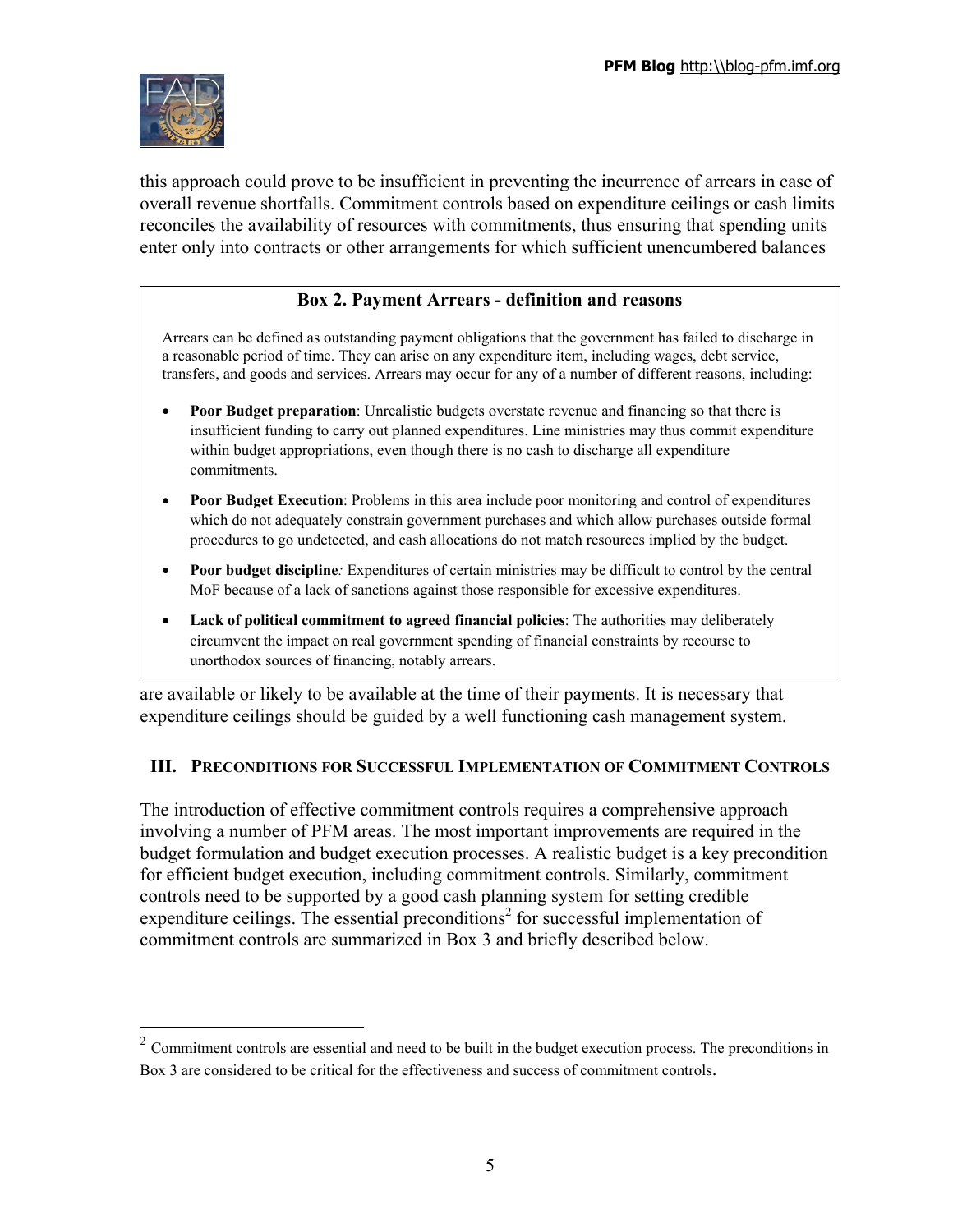

#### **Box 3. Preconditions for successful implementation of commitment controls**

- Strong political commitment and accountability;
- sound regulatory framework;
- realistic budget and adequate budget coverage;
- effective cash planning and management; and
- well established accounting and reporting system.

**Political commitment** to the reform process plays a central role. If commitment to the reform process is weak, the chances for success are limited. A major problem for many public sector reforms is that they are introduced in an organization with neither the willingness to accept the reform nor the technical ability to understand and implement the reform, or indeed to maintain it once introduced. As a result, the reforms do not succeed or are badly delayed, create distortions that have damaging effects, and, in many cases, are eventually abandoned. Therefore, the decision to introduce expenditure control measures needs to be accompanied by strong political commitment to the overall reform process that will generate internal support, adequate resources, and an effective change management agenda.

An effective system of control over commitments needs to be supported by a **sound regulatory framework**, including a Budget System Law (BSL) and financial regulations. In addition to the general legal framework for commitment controls, the BSL should provide clear rules on **virements/reappropriations** between the executive and legislature on various broad expenditure categories and distribution of **virements** powers within the executive between the MoF and line ministries. The executive should have power to withhold budget provision and release of funds in the prescribed conditions. The financial regulations need to set down a detailed system for controlling all types of commitments and preventing accumulation of payment arrears.

The regulatory framework and the PFM procedures should provide enough safeguards so that there is no deliberate override of controls by any bureaucratic or political authority. When controls are deliberately overridden, opportunities for diversion into activity not approved by the budget are encouraged. This diversion, by reducing the funds available for legitimate requirements, contributes to arrears. It also encourages spending agencies to view arrears as an option for funding legitimate activities. The regulations need to prescribe a set of sanctions and penalties for noncompliance and financial misconduct.

The **credibility of the budget** predetermines the quality and the effectiveness of commitment controls. A key indicator for the credibility of the budget is the level of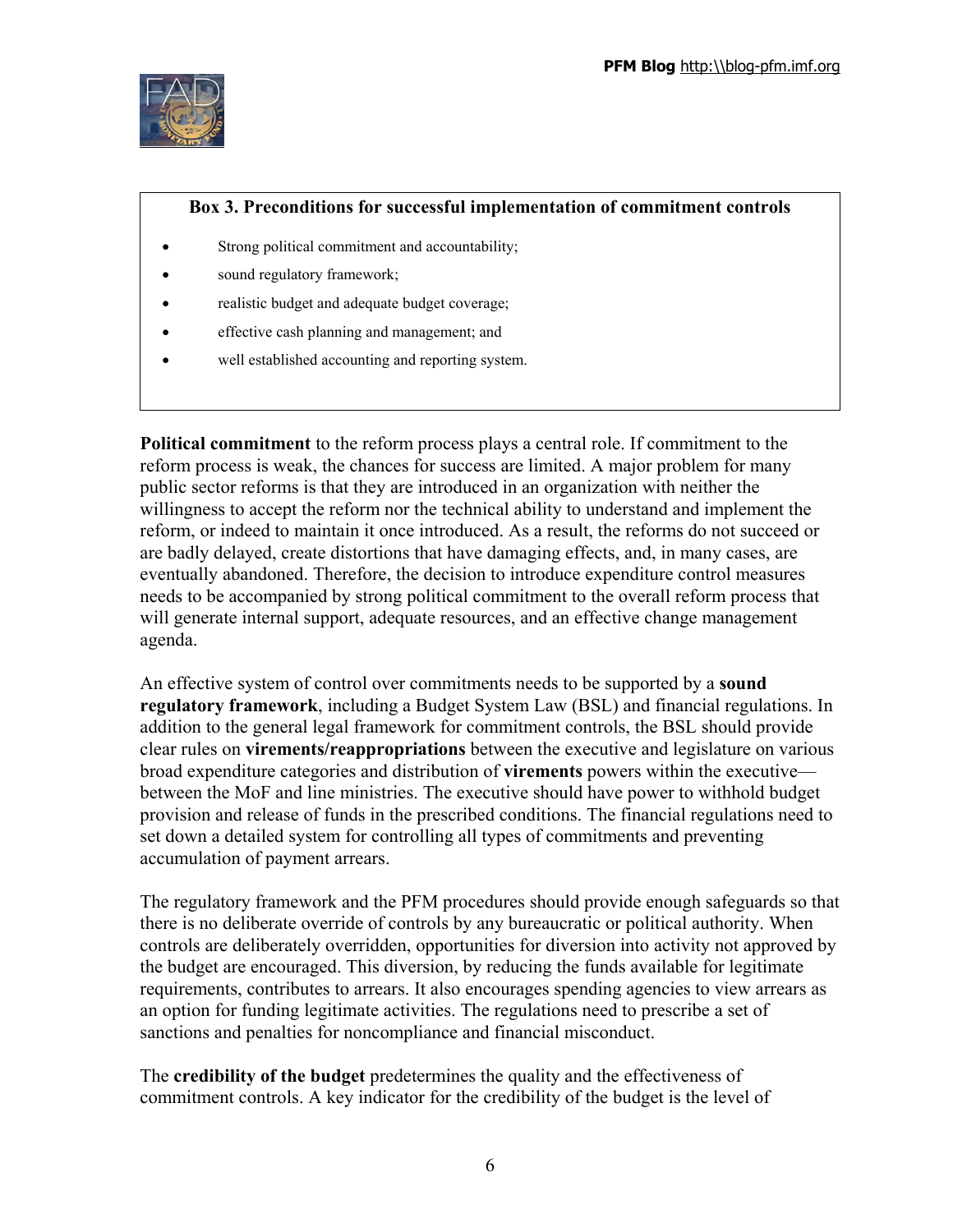

deviation between the approved and the actual budget. In many developing and transition countries, the deviations between approved budgets and actual budget outturns are significant. An analysis of budget versus real spending (actual payments plus arrears) usually shows that some fixed cost items, such as utilities, rents, and other essential unavoidable expenditures (e.g., food for prisoners), are often underfunded in the budget. Thus, the unrealistic budget projections undermine the process of budget execution, and specifically, the soundness of cash planning, which is the basis for controlling commitments. Therefore, the effective commitment controls require a well formulated budget with realistic expenditure provisions, guided by sound expenditure policies and priorities with improved coverage and comprehensiveness.

The lack of a **good cash planning and management system** or the low quality of cash plans practically limit the effectiveness of commitment controls. A principal task of commitment controls is to ensure that commitments are only entered when consistent with the budget and then with the quarterly expenditure ceilings. The principal task of cash planning is to ensure that the quarterly ceilings are consistent with the projected cash availability and can then act as a ceiling for approving commitments. Cash planning on its own will be ineffective unless it is integrated with control over commitments.

Effective commitment controls require a good **accounting and reporting system**. The ideal situation would be when the accounting and reporting system is organized on an accrual basis, because commitments are formally accounted in the system. However, it is not the case of developing countries that apply cash-based recording and reporting. The cash-based systems require additional records with respect to commitments.<sup>3</sup> In many developing countries, the requirement to control commitments is reflected in the structure of records that should be maintained by budget institutions (typically, in a column in a basic **vote book** or **commitment and expenditure ledger**). These ledgers are typically manual and are poorly maintained. At the same time, statutory requirements focus almost exclusively on controlling expenditures with respect to budget appropriations. Accountability to parliament is through annual appropriations that expire at the end of each financial year, and financial reports reflect cash execution of the expenditure plan approved by parliament

A functioning **internal and external audit** system is also sometimes considered as a precondition for introducing commitment controls. Indeed, an effective system of internal audit is essential for evaluating and improving effectiveness of internal control processes and management, including commitment control system. The internal audit needs to ensure that the commitment control system is managed efficiently. Similarly, the external audit needs to be strong in identifying significant systemic issues and offer solutions, and diagnosing problems and reporting on them in a timely and clear manner. However, it may be unrealistic

<sup>3</sup> This paper does not discuss the different recording and reporting basis. For more detail see *Government Finance Statistics Manual 2001.*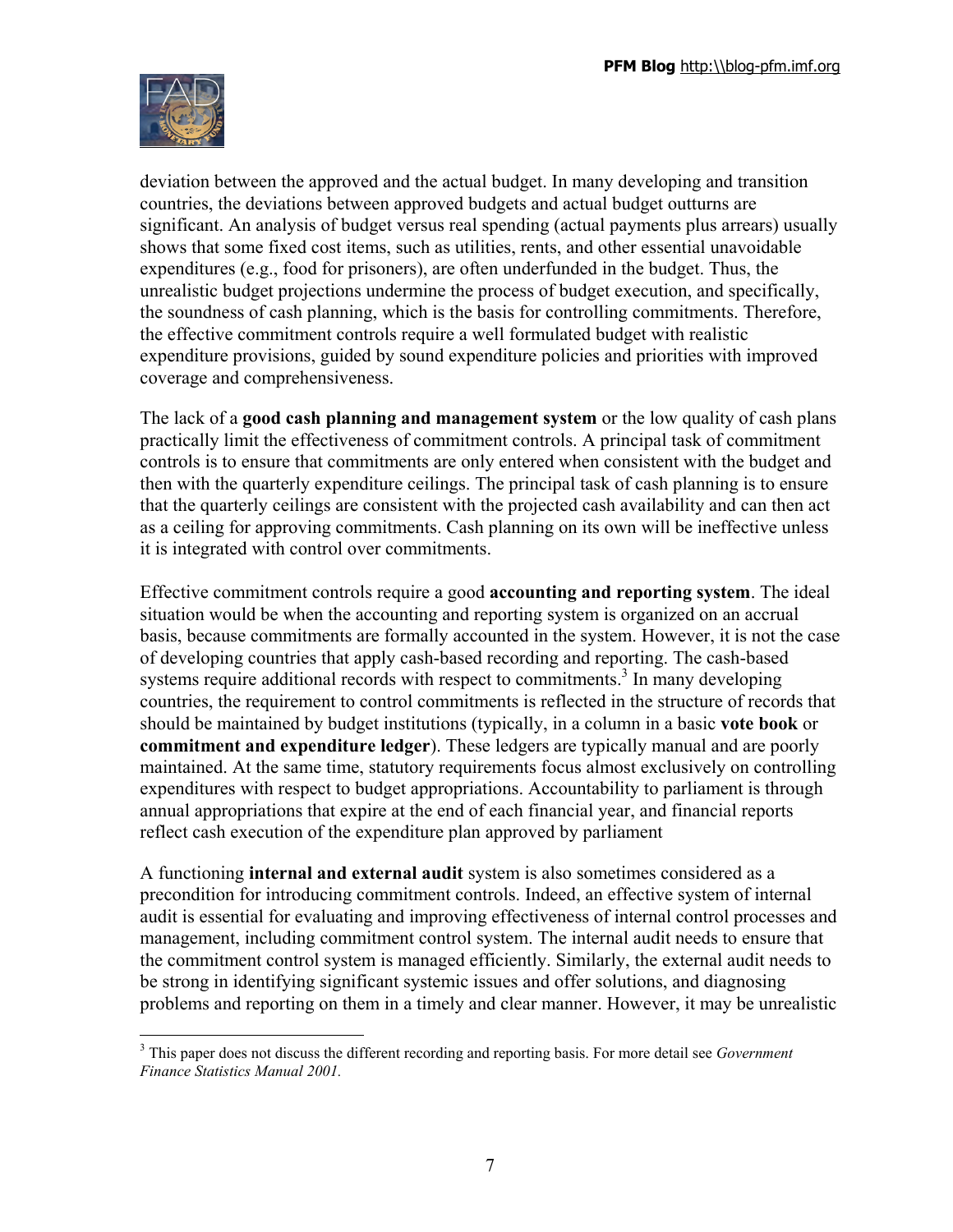

<u>.</u>

to expect that a developing country would have a well functioning internal and external audit system. Almost certainly, the controls will be introduced first and the audit procedures later. In practice, the plans for introducing a commitment control system need to be adapted to this reality.

The comprehensive approach to commitment controls does not suggest a "big bang" or a "quick and clean" (optimal but entirely unrealistic) strategy for PFM reforms. The strategy should rather focus on identifying areas where it is feasible to move fast, and areas where it is essential to build slowly and carefully the solid institutional foundation required for sustainable reform. In general, a budgetary reform should be pushed fast wherever and whenever the circumstances warrant, but may need to be postponed or slowed down to allow accountability and absorptive capacity to grow.

# **IV. INSTITUTIONAL DESIGN AND OPERATIONAL ARRANGEMENTS**

Institutional design and operational arrangements for commitment controls<sup>4</sup> vary from one country to another. However, the many varieties of commitment control arrangements can be broadly classified in two main categories: centralized and decentralized. The centralized commitment controls are performed by a central agency, usually MoF/treasury. The decentralized commitment controls are performed by respective line ministries/spending agencies. The most common arrangements for both systems are described below.

# **A. Centralized Commitment Controls—MOF/Treasury**

- The line ministry would initially send to the treasury a commitment request on a quarterly basis (broken down as per budget classifications) for continuing commitments (e.g., wages, utilities, scholarships, discretionary allowances and any entitlement payments based on benefit rate, etc.). A commitment request for specific commitments (related to expenditures that require a specific contract/order), would be prepared and sent to the treasury before an order for goods and services is placed, or a commitment is incurred in any form.
- The commitment requests would be examined by the treasury to ensure that the amount of the requests did not exceed the uncommitted budget allocation balance and the authorized cash disbursement profile for the line ministry as per the treasury's

 $4$  There are significant differences in the systems of commitment control between countries from different legal, institutional, and administrative backgrounds, for example between "Anglophone" and "Francophone" systems (though these categories are themselves an oversimplification of reality since there are wide differences of practice between countries from either of these two traditions). These variations in systems and procedures reflect significant differences in the stages and process of budget execution. The present note focuses primarily on the system of control in countries from the Anglophone tradition.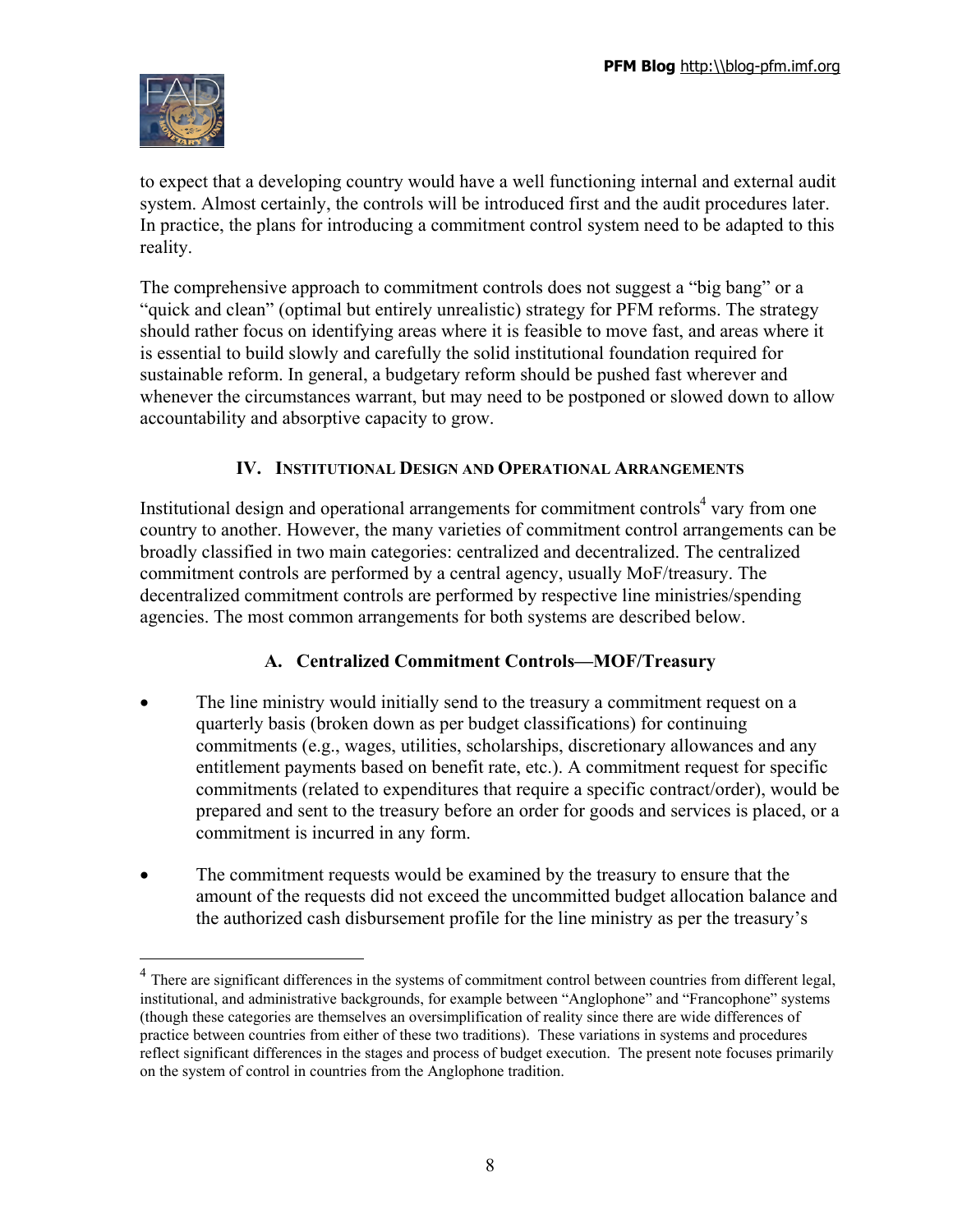

records. On verification of the availability of funds, the commitment request would be formally approved and recorded by the treasury. No such contract/purchase order would be legally valid until approved by the treasury. The treasury would register both the expenditure ceilings/cash disbursement profile and the approved commitment requests.

- Payments would be made only after verification by the treasury that the payment was against an approved commitment. The treasury should discharge the commitment after the payment has been made.
- The treasury information system and the records in the line ministries, as appropriate, should be modified to reflect budget allocations, commitments, cash disbursement profiles, available uncommitted balances, payments, outstanding commitments, and unpaid bills in a distinct manner.
- The treasury should prepare quarterly and monthly in-year budget execution reports with data (as per the budget classification) allowing direct comparison with the budget allocation of expenditures at both the commitment and payment stages.

# **B. Decentralized Commitment Controls—Spending Agencies**

- Each ministry should have a commitment control officer (CCO). The head of a ministry/department should act personally or through an authorized person as a CCO and be responsible for managing commitment controls.
- All expenditure transactions should be processed through the commitment control system.
- The starting point should be for each ministry to prepare a quarterly expenditure plan in a format prescribed by the MoF. The quarterly expenditure plan supported by projected monthly cash requirements must reach the cash management unit in the MoF by the  $15<sup>th</sup>$  of the month preceding each quarter.
- Based on its annual and three-month rolling cash plan, the MoF would issue quarterly expenditure ceiling broken down by broad categories of expenditure.
- In the event that the quarterly expenditure ceiling is less than the quarterly expenditure plan submitted by a ministry, the quarterly expenditure plan needs to be adjusted to match the level of the quarterly expenditure ceiling. The CCO needs to ensure that commitments entered into are consistent with the quarterly expenditure ceiling—without incurring any payment arrears.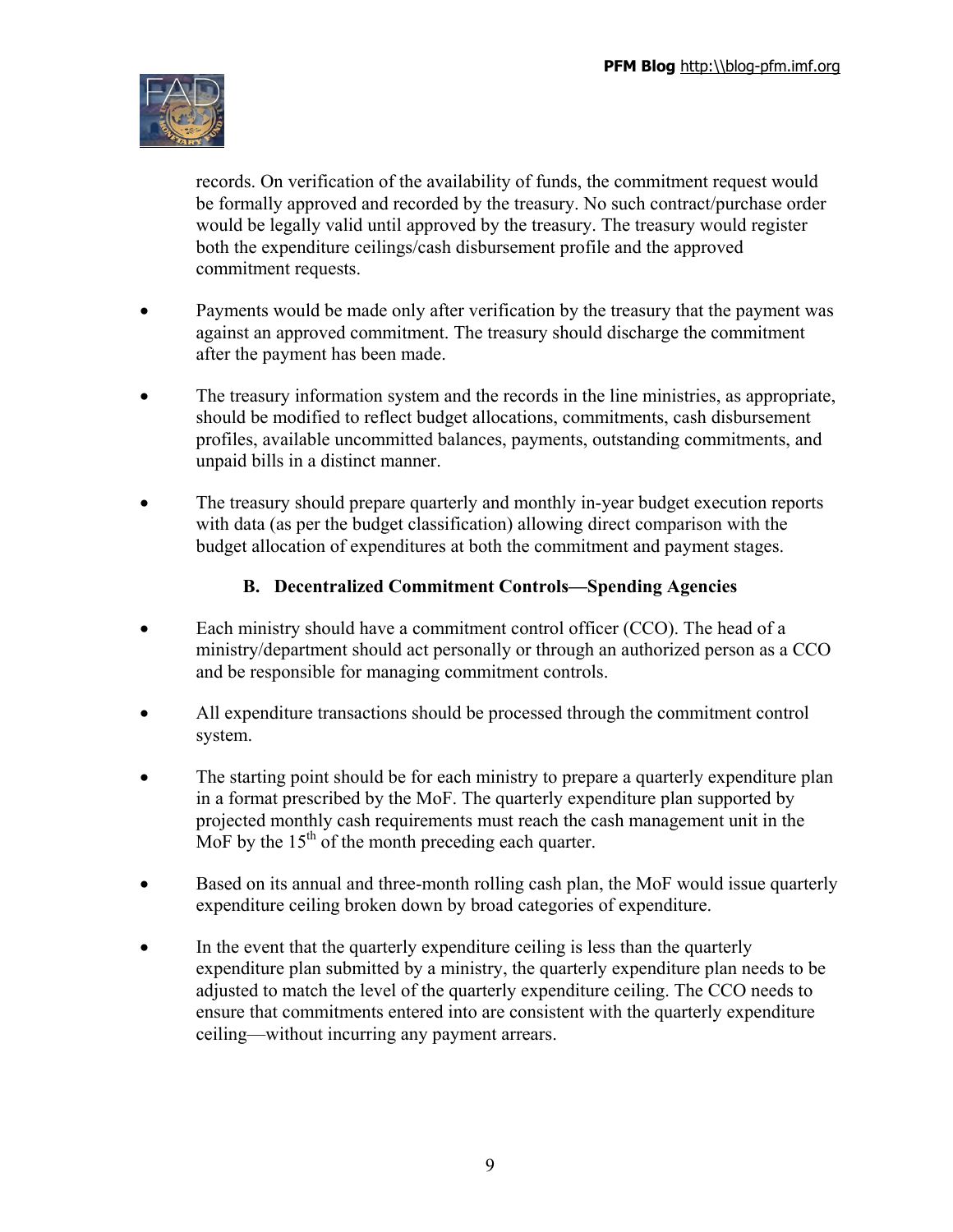

- No commitment could be entered into if it exceeds the uncommitted balance available under the relevant budget item and subitem. It is also necessary that the prescribed internal controls like administrative and financial authorizations are complied with.
- Such a strict requirement is practicable for recurrent budget—but not for development projects, where contracts and commitment may extend for six or 12 months. For that reason, a separate six-month expenditure ceiling could be provided for development projects: again CCOs would be required to approve any commitment entered into and satisfy themselves that it would be consistent with the ceiling.
- The authorization of commitments is a particularly important control in such systems. Accordingly, the head of a line ministry should designate only specific officers to authorize purchase of goods and services and sign and issue a local purchase order. Thus, before any order for goods and services can be placed, or a commitment is otherwise incurred, a clearance needs to be sought from the relevant authorizing officer. A commitment requisition form could be used for initiating a commitment.

# **C. Centralized vs. Decentralized System of Commitment Controls**

If the basic PFM system and control procedures are weak and the organizational arrangements are fragmented with limited skills and capacity, as in the case of many developing countries, building a centralized system is the more appropriate and cost-effective way to control expenditure commitments. On the other hand, when the basic PFM system is well established and supported by modern technologies, decentralized commitment controls could be a viable alternative. However, the overall process of decentralizing controls and payment processing requires a number of supporting measures, including: (i) strengthening internal controls, accounting, and reporting procedures; (ii) developing an internal and external audit system; (iii) training accountants and establishing local accounting offices within line ministries; (iv) centralization of cash balances; and (v) a sound reporting system with strengthened accountability and transparency.

In practice, the specific arrangements for commitment controls should be guided by the overall organization of the budget execution process, especially with respect to payment and accounting arrangements. A number of countries moved away from the traditional centralized treasury systems for the execution of the budget as the banking system became more efficient. As a result, the spending agencies were given enhanced powers to control budget implementation, but are held accountable to meet specific performance criteria.

In developing countries, in general, budget execution systems including internal controls, payment, and accounting need continuous improvement to enhance efficiency and effectiveness in the utilization of resources and delivery of public services. Against this background, current centralized payment systems need to evolve toward involving spending agencies and acquiring more flexibility; and current decentralized systems must better accommodate needs for monitoring, accounting, cash management, and comprehensive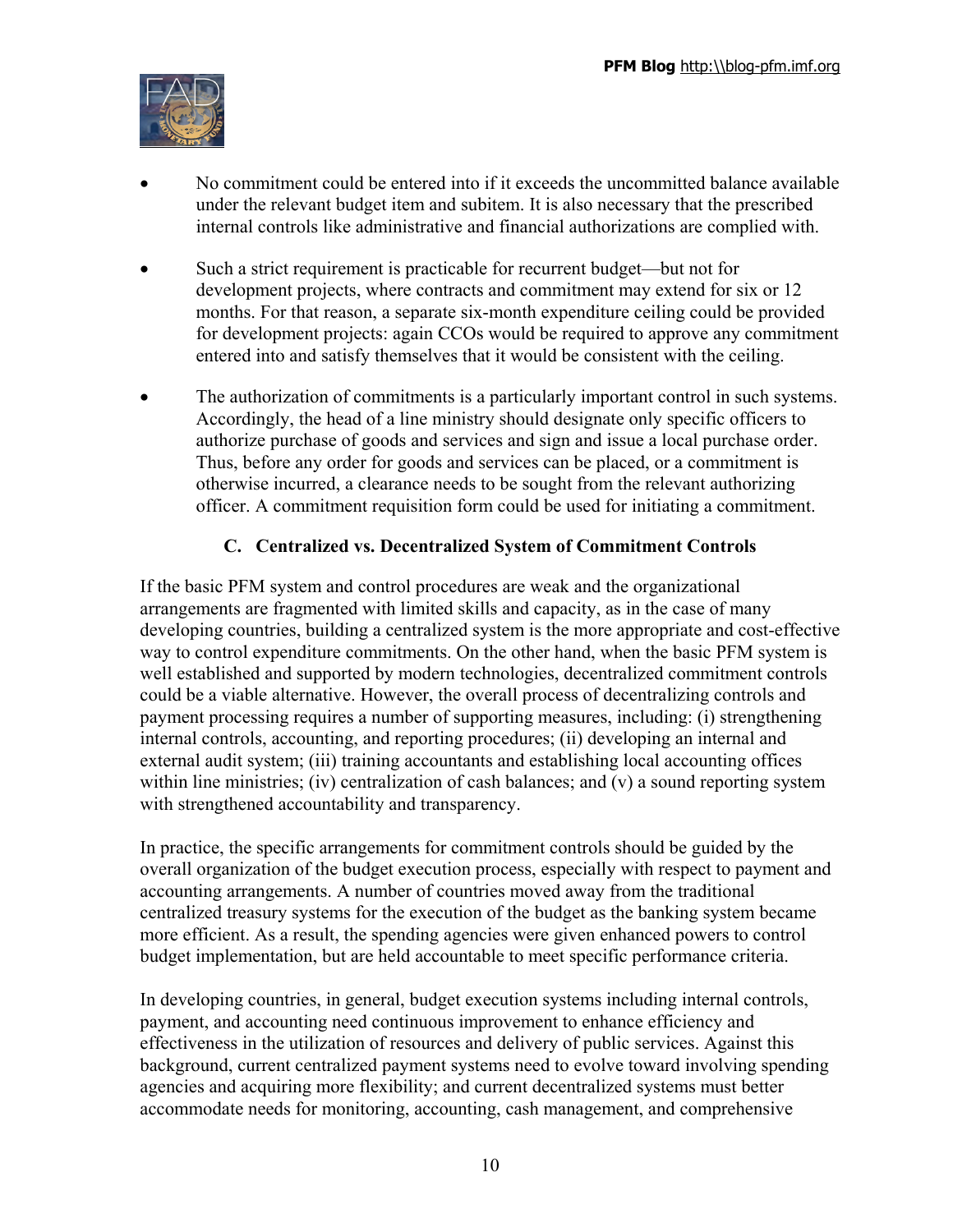

audits. However, centralization of cash balances, central control of the government's bank accounts and a sound reporting system are ideally required in both systems.

# **D. Specific Operational Arrangements**

**Multiyear commitments**<sup>5</sup> impose additional responsibilities. The multiyear contracts/ commitments should be incurred only after obtaining the formal approval of the MoF. The spending agencies should be required to submit to the MoF full details of multiyear contracts including the anticipated commitments and payments for each year of contract for including them in the medium-term budget framework. At the annual budget formulation stage, the MoF needs to make full provision for annual commitments and include them in annual and quarterly cash plans. During the implementation phase, the project manager must keep the project under constant review and report to the budget office and treasury any changes in the appropriations and cash plans.

The level of **fixed commitments** in budget estimates can play a substantial role for the organization of commitment controls. Although the practices vary from country to country, most PFM systems categorize expenditures in terms of priority. The highest priority expenditures are usually considered fixed commitments that could not be reduced in comparison with their appropriated level. These usually include debt payments and payments of salaries and pensions, but some countries extend the list of priority items to cover a significant part of the budget.<sup>6</sup> The excessive use of fixed commitments usually has a negative impact on the coverage and effectiveness of commitment controls.

A computerized **Financial Management Information System** (FMIS) can substantially improve the operations of a commitment control system. The FMIS functionality should include a well designed commitment control system. Further, the FMIS needs to require an accurate and timely recording of all commitments and expenditures by treasury/spending agencies, without which it can not serve as an effective tool for expenditure control. The experience of some countries in this area suggests that arrears continue to be built up even with the introduction of a FMIS, primarily due to agencies' not processing of all commitment transactions by the system.

<sup>5</sup> Multiyear commitments do not include such commitments where a ministry has placed order in year 1 but receive goods in year 2. The treatment of outstanding commitments at the end of a year and multiyear commitments would be very much guided by the accounting basis and policies followed by a country.

<sup>&</sup>lt;sup>6</sup> The fixed commitments covered over 90 percent of the budget of Georgia in 2003, while arrears increased to 5 percent of GDP.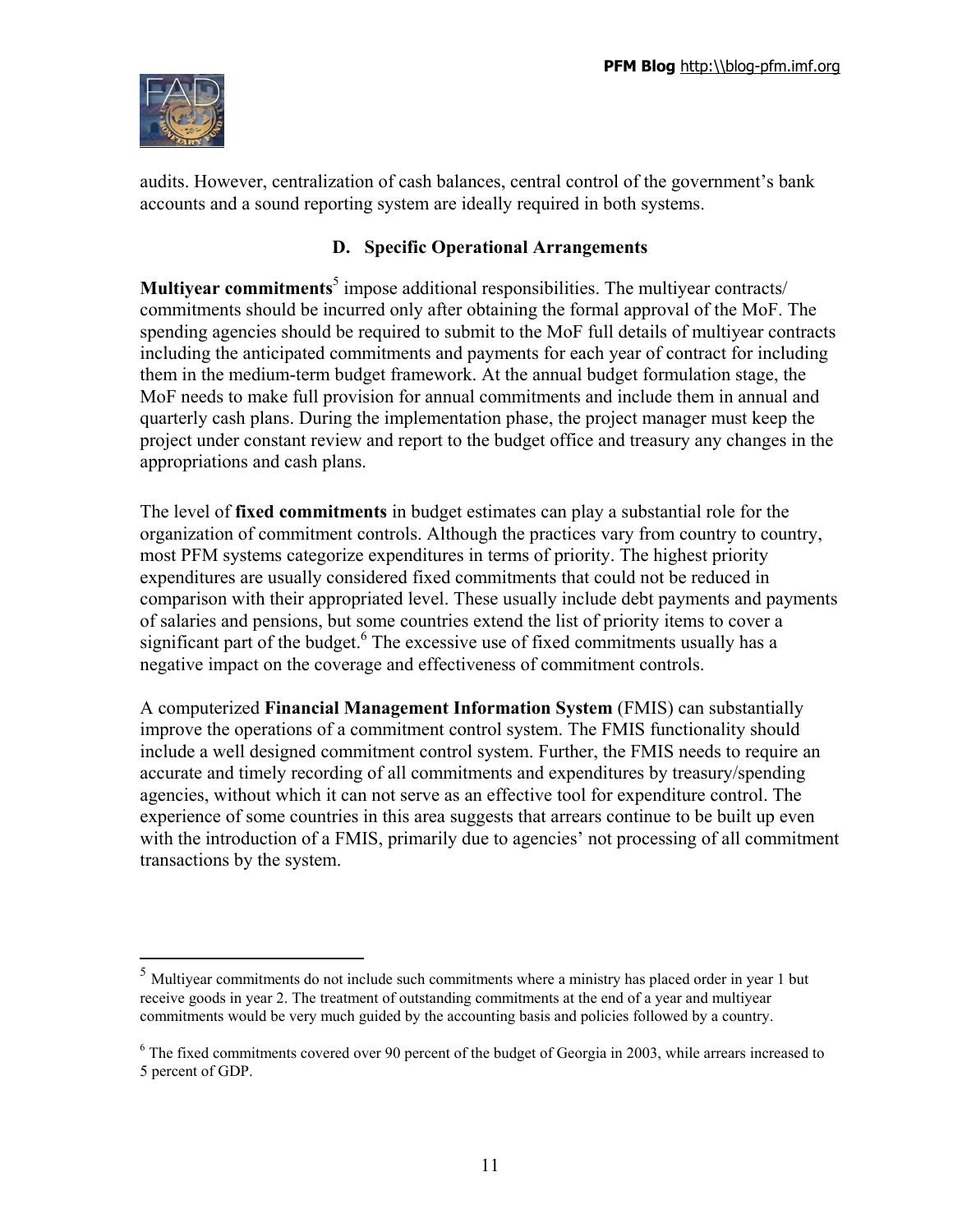

## **V. IMPLICATIONS FOR IMF POLICY AND TECHNICAL ASSISTANCE**

In the context of program and surveillance work and technical assistance, the IMF is especially concerned about fiscal discipline and accumulation of expenditure arrears in lowincome developing countries. Among other things, the accumulation of expenditure arrears is a clear indication for the lack of proper commitment controls. Therefore, the introduction or strengthening commitment controls should be considered, in the context of both program and technical assistance work, a key measure in preventing expenditure arrears.

Although the introduction of commitment controls is necessary, it is not sufficient to prevent the incurrence or further accumulation of arrears. The recommendations for establishing or developing a commitment control system need to be supported by concomitant measures in other PFM areas, as described in Section III, particularly with respect to improving the budget formulation process and the overall credibility of the budget, and strengthening cash planning and management.

Technical assistance should especially focus on the design and the operational arrangements of the commitment control system. The choice of centralized or decentralized model should be guided by the overall design of the PFM system. As noted, for most developing countries the centralized model should be the preferable option, because of the generally low level of PFM and limited administrative capacity in these countries. However, any concrete recommendations about the institutional design of a commitment control system, may require the exercise of judgment based on the specific country circumstances. When the basic PFM system is well established (a much rarer case in developing countries), the decentralized model of commitment controls could also be applied.

Regardless the concrete institutional design of a commitment control system, technical assistance should ensure that it meets the following basic operational requirements:

- A commitment should be incurred only when it is within the budget appropriations, respectively within the expenditure ceilings/cash releases approved by the MoF.
- No payment should be made unless it is based on an approved commitment.
- Outstanding commitments and unpaid bills should be monitored on a regular (preferably monthly) basis.<sup>7</sup>

 $<sup>7</sup>$  A distinction needs to be made between "outstanding commitments" and "unpaid bills." Unpaid bills are those</sup> where goods and services have been provided, and bills are overdue for payment. A proper accounting system using the concept of accounts payable would clearly reflect the extent of outstanding unpaid bills. Alternately, it is necessary to separate arrears from outstanding commitments.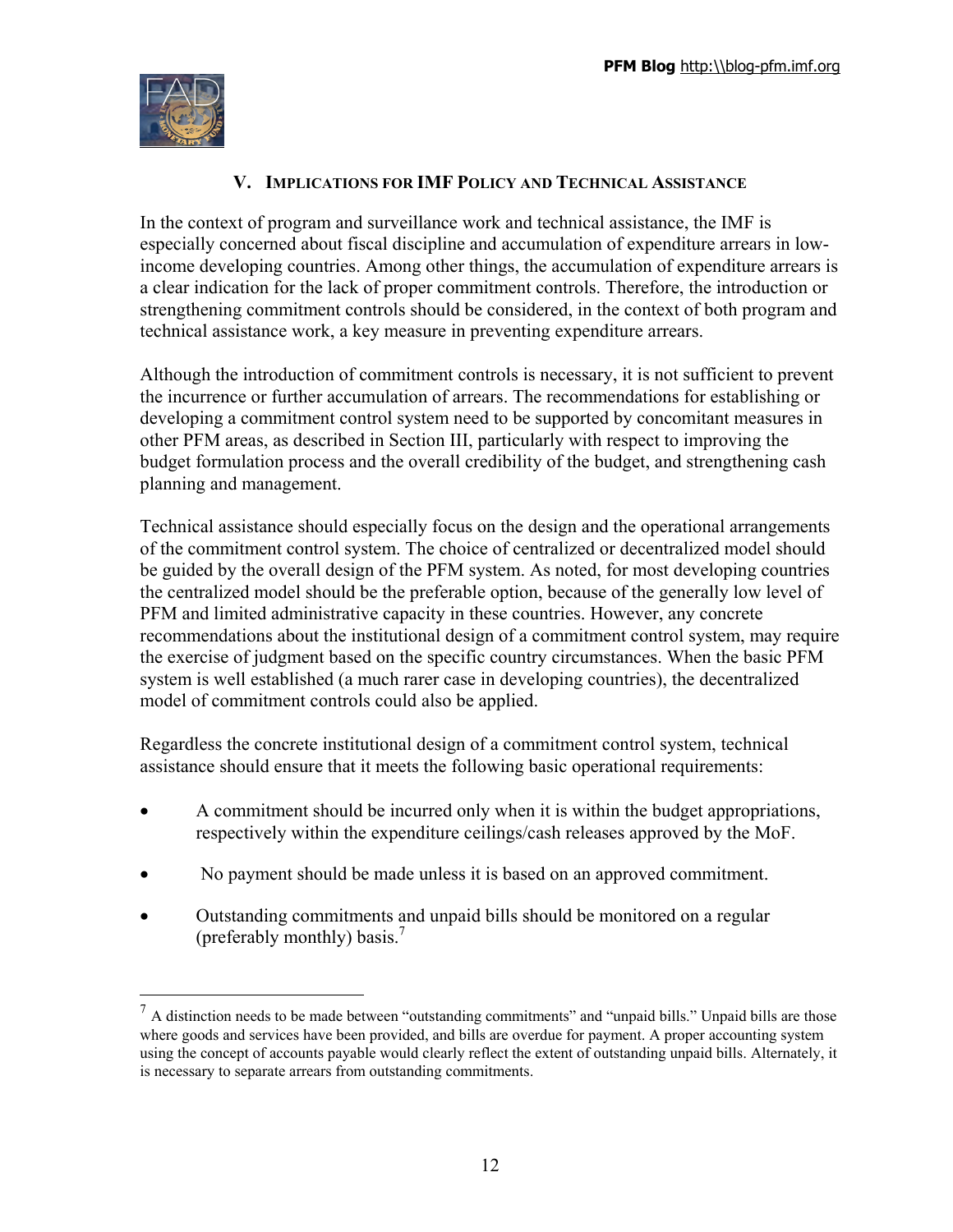

• Payment arrears should not be allowed to accumulate, and if they do, they should be cleared as a matter of priority.

## **VI. CONCLUSION**

There are four main lessons emerging from the above discussion:

**First,** the decision to introduce expenditure control measures, including commitment controls, needs to be accompanied by strong political commitment to the reform process, strengthened credibility of the budget, and institutional framework that does not allow a deliberate override of controls.

**Second,** the introduction of expenditure controls, including commitment controls, should be regarded as a component of a wider PFM reform process. The commitment control measures, therefore, should not be viewed as isolated interventions, but should be accompanied by, and related to, other reforms in public sector financial management. The reforms that improve cash planning and management as well as accounting, recording and reporting are particularly important.

**Third,** a commitment control system should be properly designed in order to achieve its intended goals. Although the centralized model is a recommended option for developing countries, the decentralized model could also be applied in certain circumstances, particularly when the basic PFM system is well established.

**Fourth,** the introduction or strengthening commitment controls, in the context of a broad PFM reform process, need to be applied as a key measure in addressing the problem with expenditure arrears in the context of the IMF operational work and technical assistance.